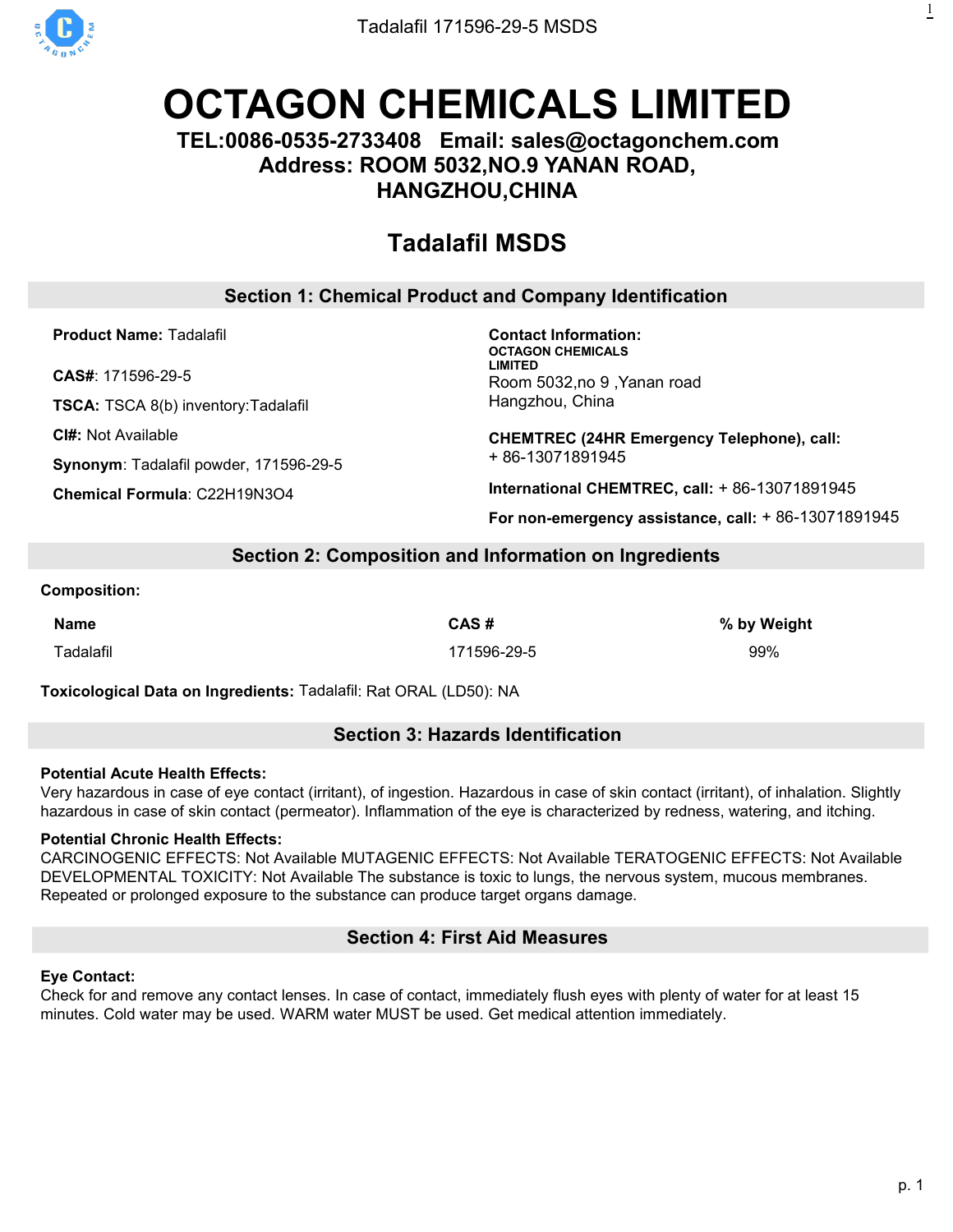

#### **Skin Contact:**

In case of contact, immediately flush skin with plenty of water. Cover the irritated skin with an emollient. Remove contaminated clothing and shoes. Wash clothing before reuse. Thoroughly clean shoes before reuse. Get medical attention.

#### **Serious Skin Contact:**

Wash with a disinfectant soap and cover the contaminated skin with an anti-bacterial cream. Seek immediate medical attention.

#### **Inhalation:**

If inhaled, remove to fresh air. If not breathing, give artificial respiration. If breathing is difficult, give oxygen. Get medical attention.

#### **Serious Inhalation:** Not Available

#### **Ingestion:**

Do NOT induce vomiting unless directed to do so by medical personnel. Never give anything by mouth to an unconscious person. If large quantities of this material are swallowed, call a physician immediately. Loosen tight clothing such as a collar, tie, belt or waistband.

#### **Serious Ingestion:** Not Available

# **Section 5: Fire and Explosion Data**

**Flammability of the Product:** Non flammable.

**Auto-Ignition Temperature:** Not Available

**Flash Points**: 364.5°C

**Flammable Limits:** Not available.

**Products of Combustion:** These products are carbon oxides (CO, CO2), nitrogen oxides (NO, NO2...), sulfur oxides (SO2, SO3...).

#### **Fire Hazards in Presence of Various Substances:** Not Available

**Explosion Hazards in Presence of Various Substances:** Risks of explosion of the product in presence of mechanical impact: Not Available Risks of explosion of the product in presence of static discharge: Not Available

#### **Fire Fighting Media and Instructions:**

SMALL FIRE: Use DRY chemical powder. LARGE FIRE: Use water spray, fog or foam. Do not use water jet.

**Special Remarks on Fire Hazards:** Not Available

**Special Remarks on Explosion Hazards: Not Available** 

# **Section 6: Accidental Release Measures**

#### **Small Spill:**

Use appropriate tools to put the spilled solid in a convenient waste disposal container. Finish cleaning by spreading water on the contaminated surface and dispose of according to local and regional authority requirements.

#### **Large Spill:**

Use a shovel to put the material into a convenient waste disposal container. Finish cleaning by spreading water on the contaminated surface and allow to evacuate through the sanitary system.

# **Section 7: Handling and Storage**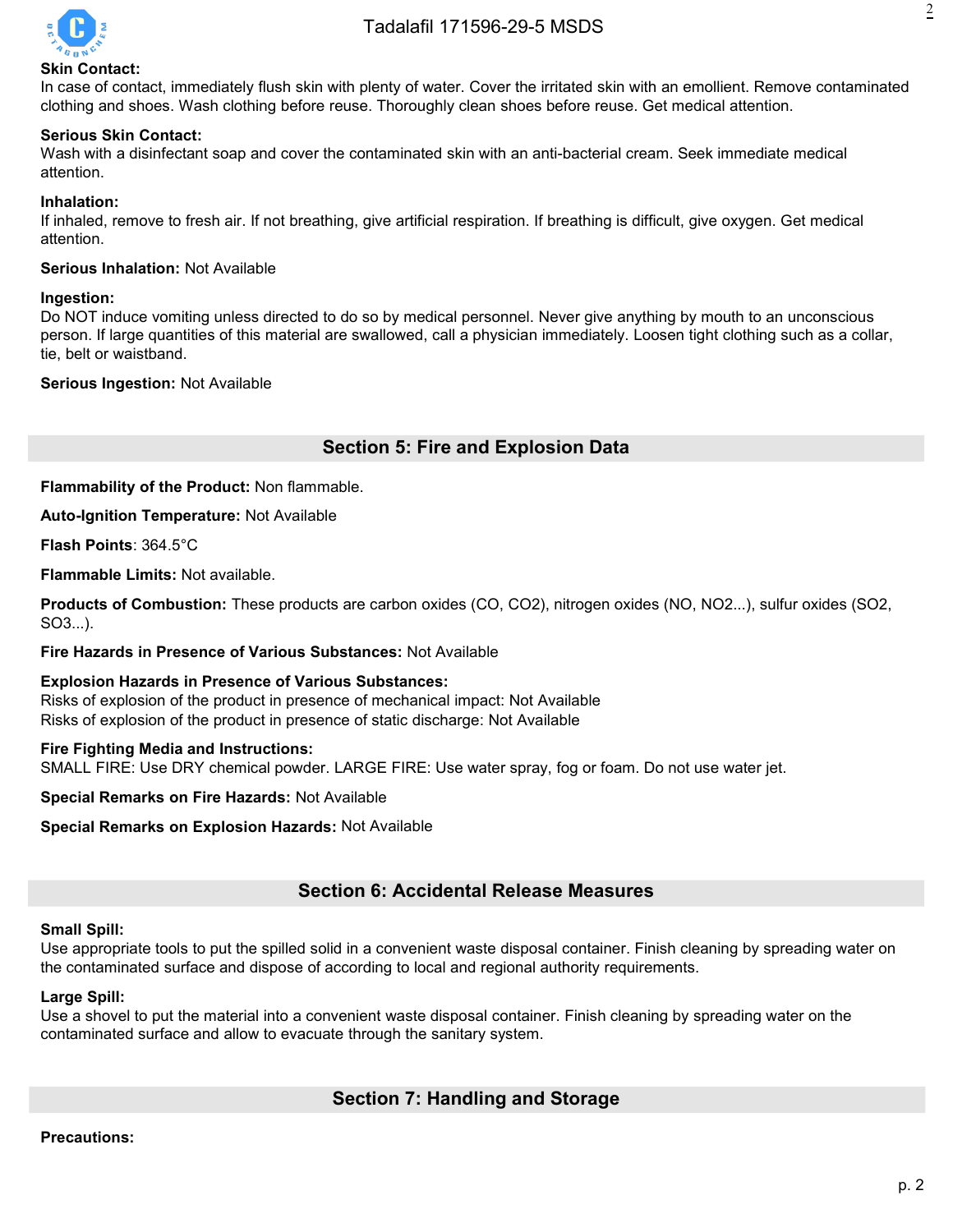

Keep away from heat. Keep away from sources of ignition. Empty containers pose a fire risk, evaporate the residue under a fume hood. Ground all equipment containing material. Do not ingest. Do not breathe dust. In case of insufficient ventilation, wear suitable respiratory equipment. If ingested, seek medical advice immediately and show the container or the label. Avoid contact with skin and eyes.

**Storage:** Keep container tightly closed. Keep container in a cool, well-ventilated area.

# **Section 8: Exposure Controls/Personal Protection**

#### **Engineering Controls:**

Use process enclosures, local exhaust ventilation, or other engineering controls to keep airborne levels below recommended exposure limits. If user operations generate dust, fume or mist, use ventilation to keep exposure to airborne contaminants below the exposure limit.

#### **Personal Protection:**

Splash goggles. Lab coat. Dust respirator. Be sure to use an approved/certified respirator or equivalent. Gloves.

#### **Personal Protection in Case of a Large Spill:**

Splash goggles. Full suit. Dust respirator. Boots. Gloves. A self contained breathing apparatus should be used to avoid inhalation of the product. Suggested protective clothing might not be sufficient; consult a specialist BEFORE handling this product.

**Exposure Limits:** Not Available

# **Section 9: Physical and Chemical Properties**

**Physical state and appearance:** white to off-white powder

**Molecular Weight**: 389.4 g/mol

**Color:** white

**Boiling Point**: 679.1°C

**Melting Point**: 301~303°C

**Solubility**: Insoluble in methanol, ethanol.

#### **Section 10: Stability and Reactivity Data**

**Stability:** The product is stable.

**Instability Temperature:** Not Available

**Conditions of Instability:** Not Available

**Incompatibility with various substances:** Not Available

**Corrosivity:** Non-corrosive in presence of glass.

**Special Remarks on Reactivity:** Not Available

**Special Remarks on Corrosivity:** Not Available

**Polymerization:** Will not occur.

#### **Section 11: Toxicological Information**

**Routes of Entry:** Eye contact. Inhalation. Ingestion.

**Toxicity to Animals:** Acute oral toxicity (Rat Oral LD50):NA

**Chronic Effects on Humans:** Causes damage to the following organs: lungs, the nervous system, mucous membranes.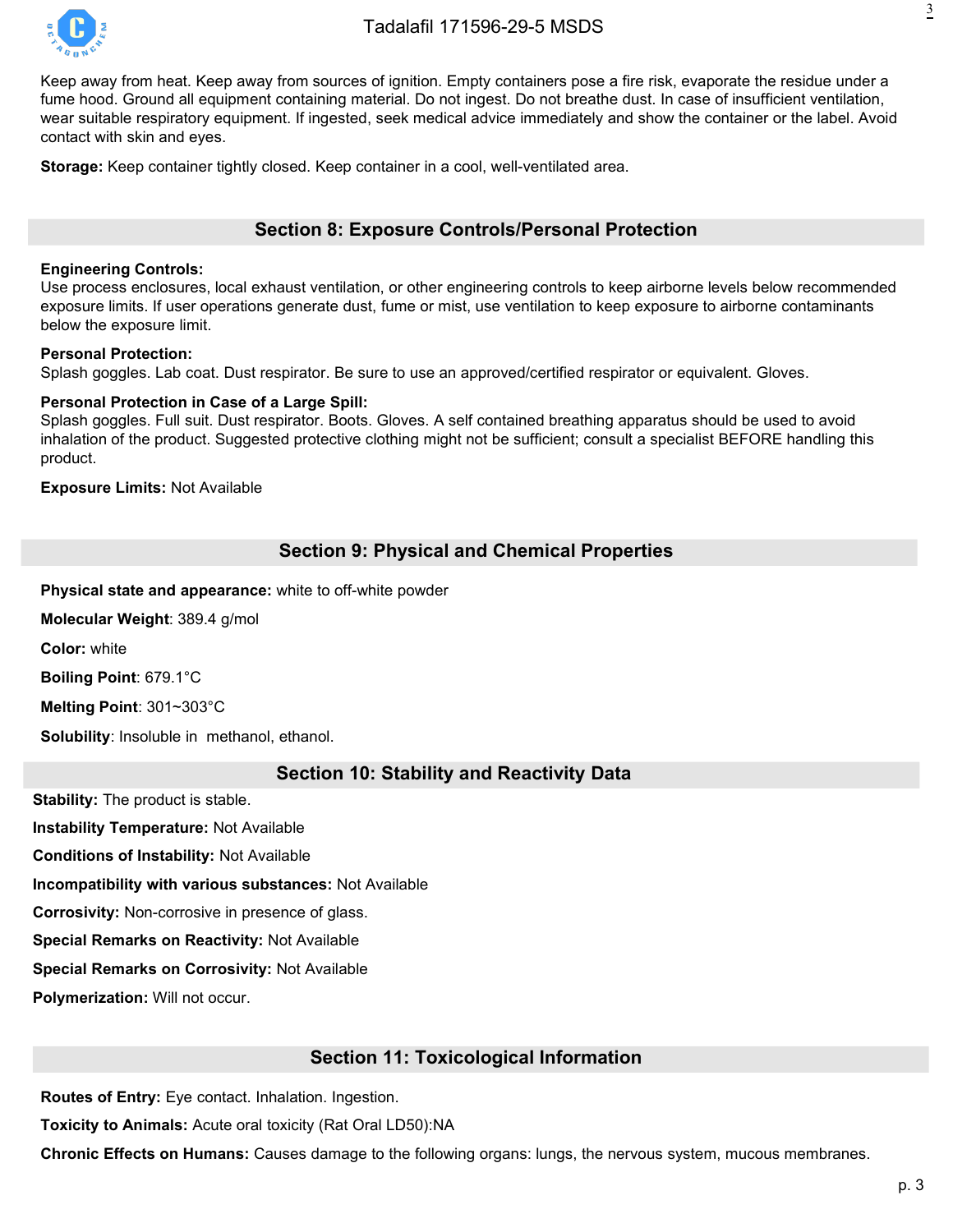

# Tadalafil [171596-29-5](https://octagonchem.com/tadalafil/) MSDS

**Other Toxic Effects on Humans:**

Very hazardous in case of Ingestion. Hazardous in case of of inhalation. Slightly hazardous in case of skin contact.

**Special Remarks on Toxicity to Animals: Not Available** 

**Special Remarks on Chronic Effects on Humans:** Not Available

**Special Remarks on other Toxic Effects on Humans:** Not Available

# **Section 12: Ecological Information**

**Eco-toxicity:** Not Available

**BOD5 and COD:** Not Available

**Products of Bio-degradation:**

Possibly hazardous short term degradation products are not likely. However, long term degradation products may arise.

**Toxicity of the Products of Bio-degradation:** Not Available.

**Special Remarks on the Products of Biodegradation:** The substance is possibly harmful for the aquatic environment.

#### **Section 13: Disposal Considerations**

#### **Waste Disposal:**

Dispose of any cleanup materials and waste residue according to applicable laws or regulations.

# **Section 14: Transport Information**

**DOT Classification:** Not a DOT controlled material (United States).

**Identification:** Not available.

**Special Provisions for Transport:** Not available.

#### **Section 15: Other Regulatory Information**

**Federal and State Regulations:** TSCA 8(b) inventory: Tadalafil**:** OSHA: Hazardous by definition of Hazard Communication Standard (29 CFR 1910.1200).

**Other Classifications:**

**WHMIS (Canada):** CLASS D-2A: Material causing other toxic effects (VERY TOXIC).

**DSCL (EEC):** R22- Harmful if swallowed. R38- Irritating to skin. R41- Risk of serious damage to eyes.

**HMIS (U.S.A.): Health**

**Hazard:** 2

**Fire Hazard:** 1

**Reactivity:** 0

**Personal Protection:** E

**National Fire Protection Association (U.S.A.):**

**Health:** 2

**Flammability:** 1

**Reactivity:** 0